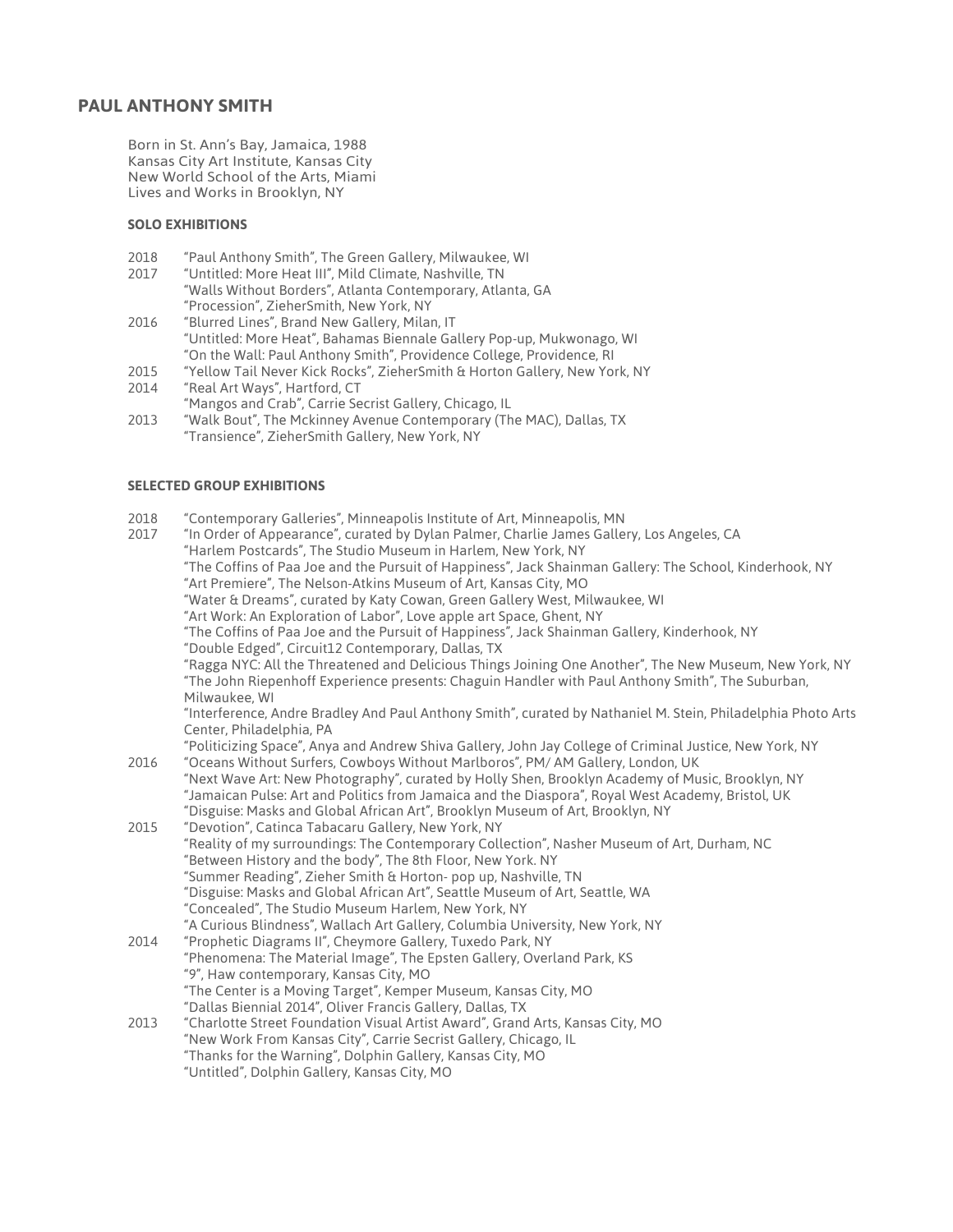# **PAUL ANTHONY SMITH**

| 2012 | "Untitled", Dolphin Gallery, Kansas City, MO                                       |
|------|------------------------------------------------------------------------------------|
|      | "Kansas City Flatfile Biennial", H&R Block Artspace, Kansas City, MO               |
|      | "Beyond the Body", LIV Aspen Art, Aspen, CO                                        |
|      | "Artist in Residence", Anderson Ranch Arts Center, Snowmass Village, CO            |
|      | "(NO) Vacancy", Carrie Secrist Gallery, Chicago, IL                                |
| 2011 | "From to After", President Gallery, Harold Washington College, Chicago, IL         |
|      | "Lush", Spray Booth Gallery, Kansas City, MO                                       |
|      | "Beyond Bounds", Brilliants, Nerman Museum of Contemporary Art, Overland Park, KS  |
|      | "5x7 project", Art House, Austin, TX                                               |
|      | "America: Now and Here", Leedy-Voulkos Art Center, Kansas City, MO                 |
|      | "Red Star Studios", NCECA Gallery Exposition, Tampa Bay, FL                        |
|      | "Exchange: Show me the Money", Greenlease Gallery, Kansas City, MO                 |
|      | "Six", Spray Booth Gallery, Kansas City, MO                                        |
| 2010 | "Natural Selection", CGAF Gallery, Coconut Grove, FL                               |
|      | "KCAI in 3D", Belger arts Center, Kansas City, MO                                  |
|      | "(Re)Form", KCAI 125 <sup>th</sup> Celebration H&R Block Artspace, Kansas City, MO |
|      | "The Kansas City Flatfile Biennial", H&R Block Artspace, Kansas City, MO           |
|      | "Young Blood: New Wave Alumni Exhibition", Art Seen Gallery, Miami, FL             |
|      | "Duality", The Kansas City Art Institute, Kansas City, MO                          |

2009 "Object Lesson: Recent work from KCAI", Craft in America Study Center, Los Angeles, CA

#### **BIBLIOGRAPHY**

2017 Erin Jane Nelson, "Stefan Tcherepnin: Forgetting / Paul Anthony Smith: Walls Without Borders," Art Papers, Fall 2017

Jerry C. Waters, "Paul Anthony Smith at mild climate," Nashville Arts Magazine, September 2017 Seph Rodney, "How to Embed a Shout: A New Generation of Black Artist Contends with Abstraction," Hyperallergic, August 23, 2017

Robin Scher, "Castles for the Afterlife: The Coffins of Paa Joe Make Their Way from Ghana to New York,"ARTnew, August 22, 2017

Laura Hutson Hunter, "This Artist Recreates Memories With Photographic Collage," Creators: VICE, June 27, 2017 Magdalyn Asimakis, "All the Threatened and Delicious Things Joining One Another," The Brooklyn Rail, June 1, 2017

Catherine Fox, "Review: Atlanta Contemporary's trio of thoughtful exhibitions by Smith, Braunig and Gary," ArtsATL, May 9, 2017

Terence Trouillot, "Exhibitions: RAGGA NYC," Artnet, May 4, 2017

Jenny Bahn, "In the Studio with Paul Anthony Smith," alphasixty, March 22, 2017

Arthur Ivan Bravo, "Paul Anthony Smith," Artillery, March 7, 2017

- The Nasher Museum Magazine, Spring-Summer 2017
- 2016 Robin Scher, "Face Value: Paul Anthony Smith On His Many Masks," ARTnews, September 13, 2016 Carl Glassman, "Developer of Towering 50 West Street Provides Inspiring Site for Artists," Tribeca Trib, January 18, 2016
- 2015 Paddy Johnson, Robin Dluzen, "10 Highlights from the EXPO Art Fair," *Art F City,* September 19, 2015. Ann Binlot, "Between History and the Body," *Forbes,* July 29, 2015 "Paul Anthony Smith," *Details Magazine,* August 2015 Laura Hutson, "Critics Pick: Summer Reading," Nashville Scene, June 18, 2015 Jaime Cone, "These Construction Worker Paintings Give New Meaning to 'Artistic Development'", *Bedford and Bowery*, April 15, 2015 Zaron Burnett III, "Beyond Basquiat: 8 Black Painters You Should Know About", *Playboy*, March 11, 2015 Dana Self, "First rate 'Phenomena' group show at Epsten Gallery offers varied world views", *Kansas City Star*, January 2, 2015